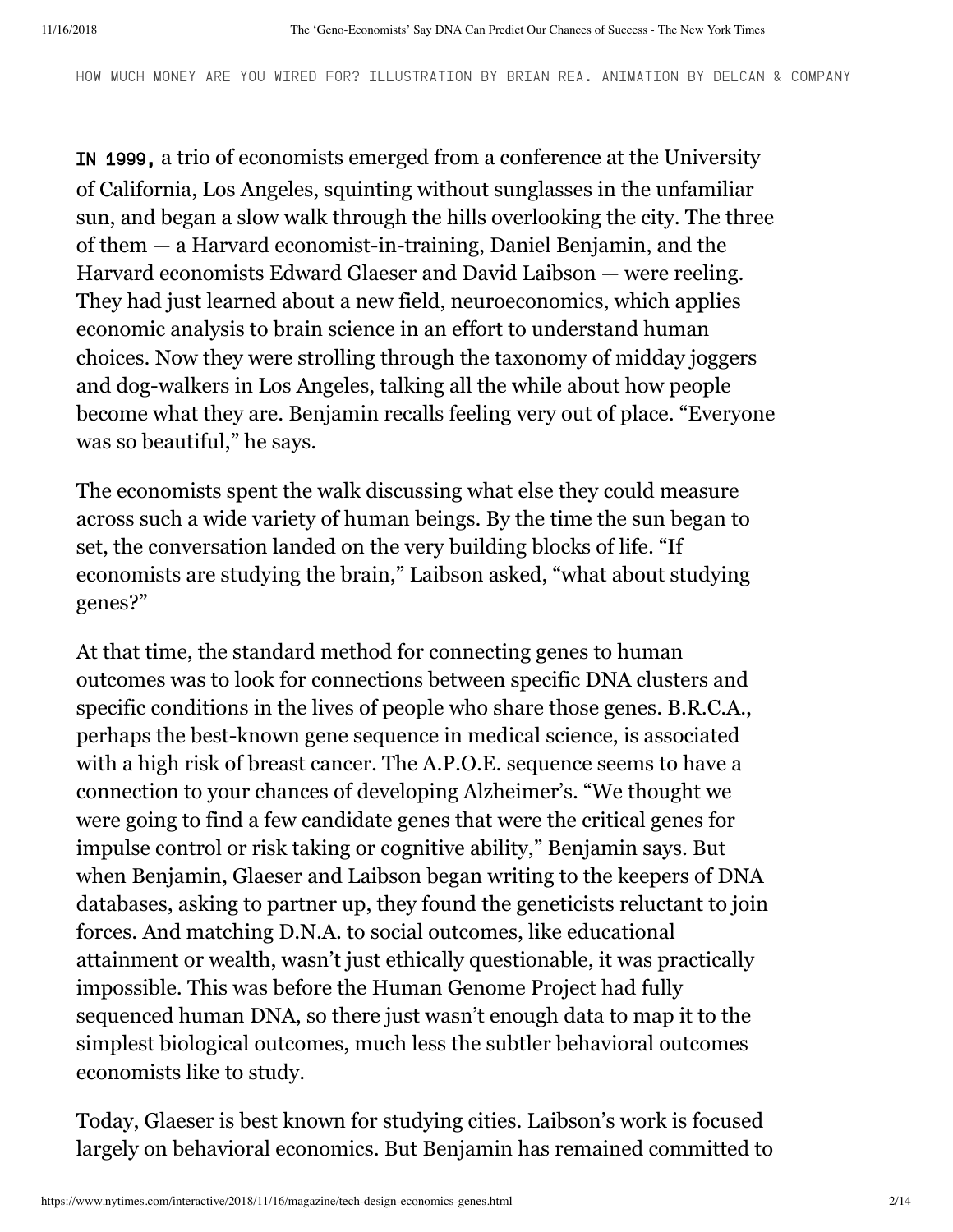11/16/2018 The 'Geno-Economists' Say DNA Can Predict Our Chances of Success - The New York Times

genes, and in 2007, as genome data became cheaper and more plentiful, a new method for connecting genes to outcomes emerged: genome-wide association studies (G.W.A.S.). With the candidate-gene method, you had to essentially guess which genes might be involved, and usually got it wrong. "With G.W.A.S., you look at the whole genome and let the data tell you where there's variation," Benjamin says.

Once a G.W.A.S. shows genetic effects across a group, a "polygenic score" can be assigned to individuals, summarizing the genetic patterns that correlate to outcomes found in the group. Although no one genetic marker might predict anything, this combined score based on the entire genome can be a predictor of all sorts of things. And here's why it's so useful: People *outside* that sample can then have their DNA screened, and are assigned their own polygenic score, and the predictions tend to carry over. This, Benjamin realized, was the sort of statistical tool an economist could use.

The first scientists to combine G.W.A.S. and polygenic scores used them to find associations with health outcomes. A 2009 study used polygenic scoring to assess the genetic risks of schizophrenia. Further studies created polygenic scores for everything from multiple sclerosis to height. The scores aren't individually predictive, and the associations are statistically small, but for geneticists, they're a powerful tool for studying medical outcomes across large groups.

As an economist, however, Benjamin wasn't interested in medical outcomes. He wanted to see if our genes predict social outcomes.

In 2011, with a grant from the National Science Foundation, Benjamin launched the Social Science Genetic Association Consortium, an unprecedented effort to gather unconnected genetic databases into one enormous sample that could be studied by researchers from outside the world of genetic science. In July 2018, Benjamin and four senior coauthors, drawing on that database, published a landmark study in Nature Genetics. More than 80 authors from more than 50 institutions, including the private company 23andMe, gathered and studied the DNA of over 1.1 million people. It was the largest genetics study ever published, and the subject was not height or heart disease, but how far we go in school.

The researchers assigned each participant a polygenic score based on how broad genetic variations correlated with what's called "educational attainment." (They chose it because intake forms in medical offices tend to ask patients what education they've completed.) The predictive power of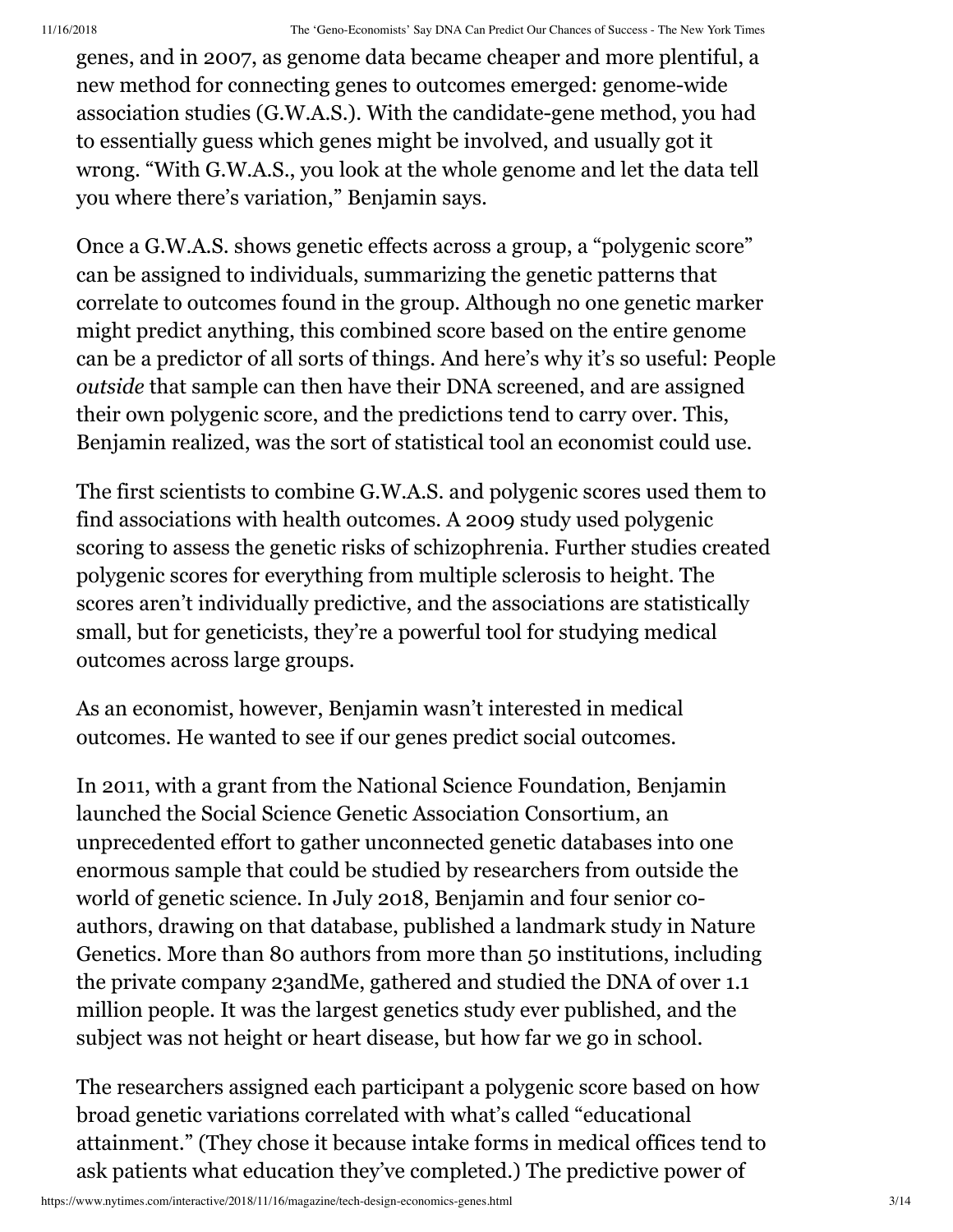the polygenic score was very small — it predicts more accurately than the parents' income level, but not as accurately as the parents' own level of educational attainment — and it's useless for making individual predictions. Like other G.W.A.S., this one reveals patterns but doesn't explain them.

And with a data set this big, the patterns provide a lot of information. The authors calculated, for instance, that those in the top fifth of polygenic scores had a 57 percent chance of earning a four-year degree, while those in the bottom fifth had a 12 percent chance. And with that degree of correlation, the authors wrote, polygenic scores can improve the accuracy of other studies of education.

For 19 years, Benjamin and his colleagues were looking for fundamentals. Now, they say, they've found them. The genes with which you are born travel during your life through a mediating layer of biology and social experience — racism, puberty, vacations, illness, industrial accidents, sexual harassment, poverty, divorce — that seems so complicated as to be unmeasurable. But their study, part of a field now called "geno-economics," claims to measure, in part, the degree to which our genes determine who we become. How is that possible? And in an era of dramatic political divisions, predatory companies and systemic inequality, should we really be mapping genetics to social outcomes?

THE LIST OF authors on Benjamin's study is like an academic bus crash: sociologists and economists jumbled with epidemiologists, psychiatrists and geneticists. But Dalton Conley, a professor of sociology at Princeton, is perhaps the most personally and professionally complicated jumble of them all.

"I grew up as a white kid in a largely African-American and Latino neighborhood full of housing projects," Conley says. "My parents were lefty artists. At a certain point they lied about our address to move me to a public school in Greenwich Village, so I had a daily commute across the socioeconomic landscape." In his memoir of that childhood, "Honky," Conley writes that almost immediately he knew that "based on the color of my skin, I would be treated a certain way." The social power of certain genes was obvious to him, he writes, because "some kids got unique treatment for being taller or heavier than everyone else, but being whiter than everyone else was a different matter altogether."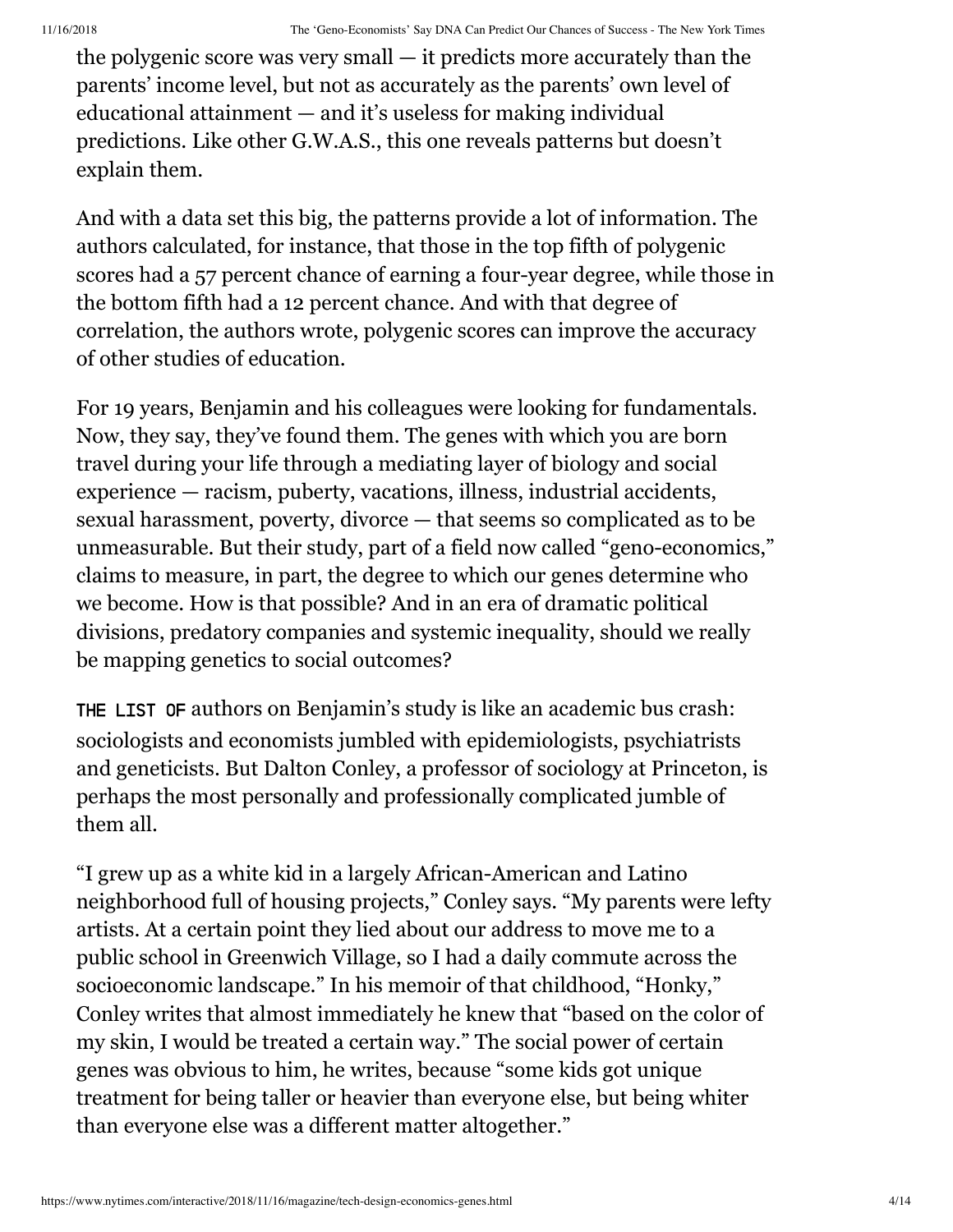Conley describes his early academic work as "lefty sociology." His Ph.D. thesis was on the black-white wealth gap and he dedicated his early career to studying the transmission of health and wealth between parents and children.

At N.Y.U., Conley kept getting into disagreements with geneticists, arguing that their methods were dangerously naïve. It seemed to him implausible that studying only twins  $-$  the gold standard of genetics research  $-$  was enough to teach us the difference between nature and nurture. But over time, he decided that it wasn't enough to just argue. Conley is an academic, and even within that tortured group he is something of a masochist. At that time he was a tenured professor, the kind of gig most people see as the endgame of an academic career, and yet he decided to go back and grind out another Ph.D., this time in genetics. He went into his program believing that our social environment is largely the cause of our outcomes, and that biology is usually the dependent variable. By the end of his time, he says, the causal arrow in his mind had pretty much flipped the other way: "I tried to show for a range of outcomes that the genetic models were overstating the impact of genetics because of their crazy assumptions." He sighs. "But I ended up showing that they're right."

Now he says he's convinced the benefits of studying polygenic scores are worth the risks. "I still have some queasiness about what can be done with this research, how politically explosive it can be," he says. "But as someone who wants to drill down into human behavior, I don't think we can ignore it anymore."

Benjamin and his co-authors included a long F.A.Q. document that carefully explained the limits of their findings, not least that they shouldn't be used to create some sort of half-baked genetics-based educational policy. And the authors I spoke with talk openly about the risks that their work will be misinterpreted or misused, but they also speak of a desire to use polygenic scores to find genetically predetermined social gaps and compensate for them by other means. It's a theme I've heard often in academic circles: If we can measure a gap in society, we can close it. (In a 2017 book, "The Genome Factor," Conley and his co-author Jason Fletcher even propose the idea that genetics could someday be used to build not just personalized medicine, but personalized *policy* that takes into account the genotypes that influence whether you and I are receptive to certain methods of instruction, or punishment, or therapy.) But Marcy Darnovsky, executive director of the Center for Genetics and Society, argues that by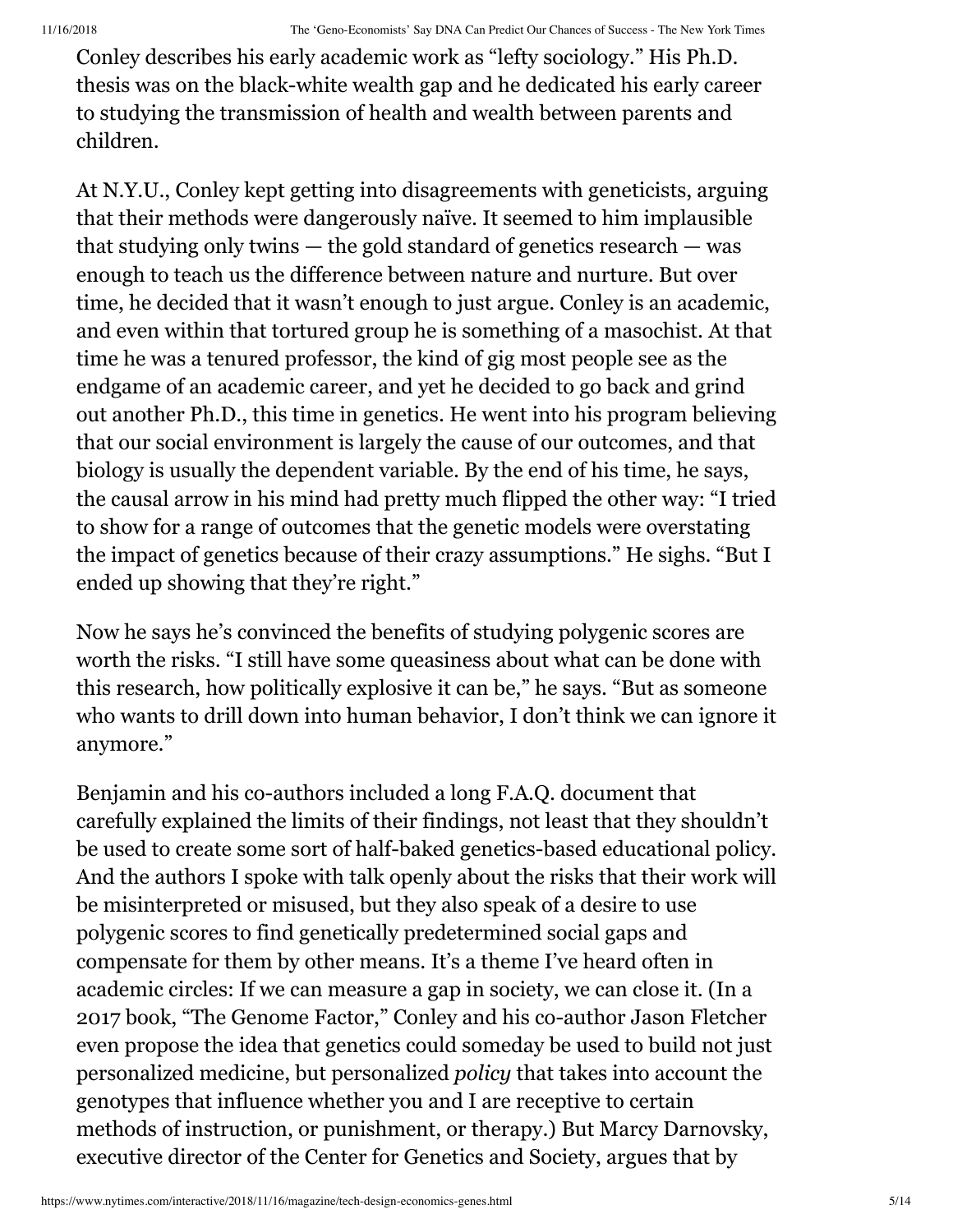measuring these social gaps, well-intentioned academics have in the past inadvertently pointed them out to those who want to exploit the gaps, or even make them wider. "Alfred Binet's idea was that we were going to use his I.Q. tests to find kids who need special learning environments so we can help them do better," she says. "But soon, applying I.Q. tests was part of the eugenics movement in the United States. These things have real effects. And right now we're talking about introducing these ideas in a time of increasingly blatant xenophobia and white supremacy."

If what Benjamin's study claims to measure is controversial, consider what it doesn't measure. The study only draws on the DNA of white people — Europeans, Icelanders, Caucasians in North America, Australia and the United Kingdom. And that's in part because only those groups, along with Chinese nationals, have given over their D.N.A. in large enough numbers to achieve the statistical power that geno-economics researchers need. I shared Benjamin's paper with Jesus Hernandez, an urban sociologist who spent 30 years working for the state of California and at the University of California, Davis, and now runs his own research firm mapping the distribution of things like transportation, housing and education to predict social outcomes. Later, when I reached him by phone, he laughed bitterly. "We *always* do white people first," he says, "because it's easiest. It's the cleanest bill of goods. They all have more like experiences. When we start testing out how to deliver a transit project, we'll put it in a white neighborhood first, because we're going to make sure that it works. Does it meet the needs of a minority neighborhood? Hell no. But we're going to put it there anyway, because it worked in this neighborhood. This is our thinking, and this kind of thinking perpetuates the scientific view, which is 'Science is pure!'"

But even if the same numbers of people from all races provided their data, one group would still have to be excluded from the study: people with recent genetic roots in Africa, which is to say both Africans, African-Americans and many Latinos. This racial exclusion has to do with the origins of modern humans. When a group of people on what is now the continent of Africa decided, some 50,000 to 70,000 years ago, to go see what the rest of the world was about, they formed what geneticists call a "population bottleneck." The small group that walked off the continent formed the small gene pool from which all non-African people — whether a Caucasian or a Han Chinese — descend. So the genes of people within the much larger, much more ancient gene pool of Africa (including those brought to the United States and elsewhere by slavery) are so much more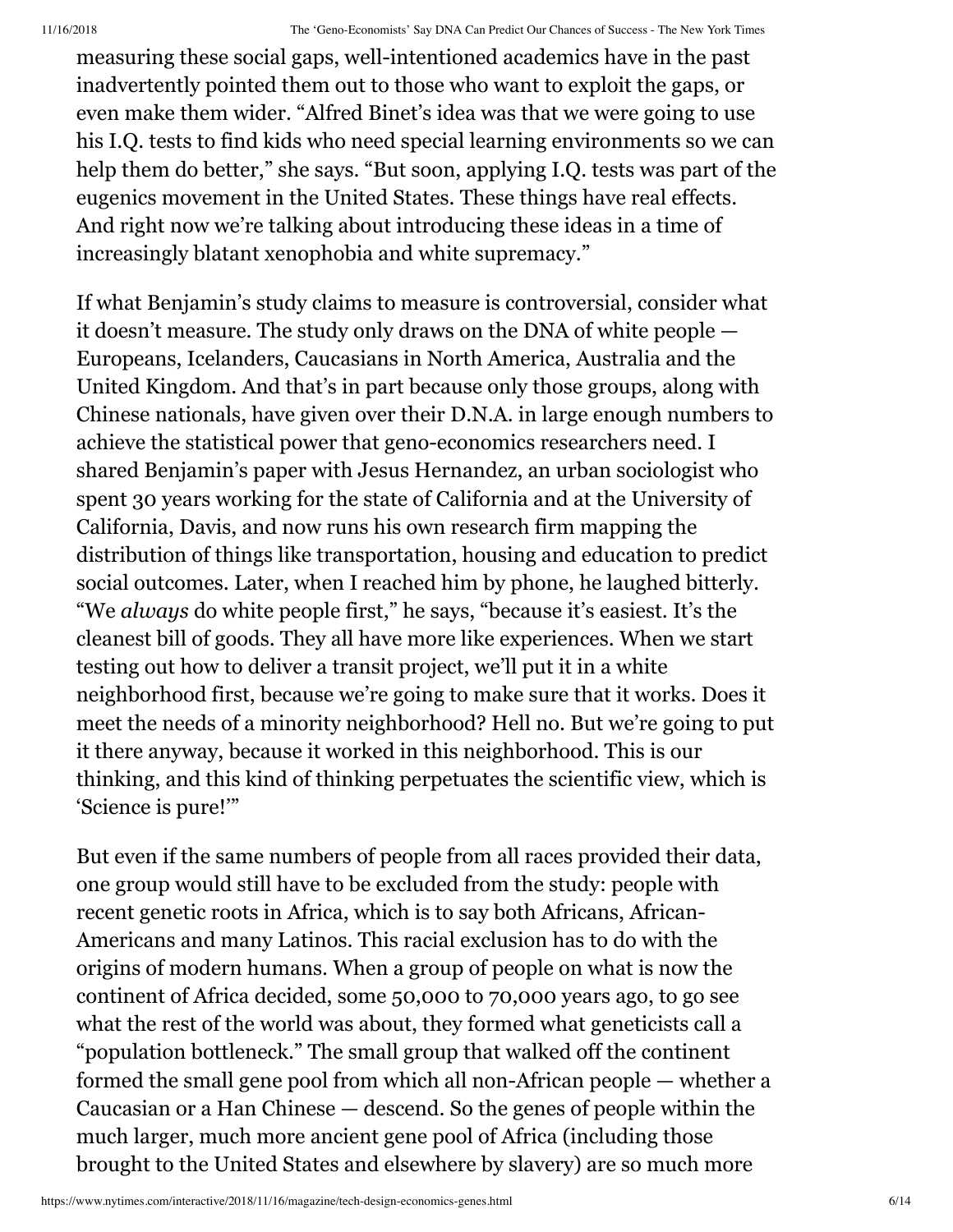diverse that researchers would need a far larger sample — at least two or three times as large, Benjamin says — to even have a hope of finding measurable patterns. Benjamin and his collaborators in fact tried applying the polygenic score derived from European DNA to African-Americans and found the method didn't work well enough to be useful.

Benjamin says he knows others will be tempted to try to use this method to compare genetic advantages between races, but "that would be a misuse of the data. You just can't do that sort of comparison." But the good intentions of Benjamin and others in his field depend on being able to use their method on everyone, or no one. Several researchers involved in the project mentioned to me the possibility of using polygenic scores to sharpen the results of studies like the ongoing Perry Preschool Project, which, starting in the early 1960s, began tracking 123 preschool students and suggested that early education plays a large role in determining a child's success in school and life. Benjamin and other co-authors say that perhaps sampling the DNA of the Perry Preschool participants could improve the accuracy of the findings, by controlling for those in the group that were genetically predisposed to go further in school. But the participants in that study are black, which means they come from a gene pool that polygenic scoring can't yet handle. So in the meantime, will only white people's educational standards be raised by this work? And if so, will the policy benefits for white people measured by geno-economics carry over to other groups?

EVEN NOW, AS scientists debate the ethics of this early research, the free market is ready to sell whatever it can. The seeming precision of "genetics" is irresistible, especially for those of us facing the stomach-churning uncertainty of disease, aging or new parenthood. This summer, I was approached by the representatives of a fertility clinic seeking to publicize a new product, "the ability for parents to select eye color in their babies." And soon I was on the phone with Dr. Reza Radjabi, the founder and chief executive of Ferny, a fertility clinic in New York. Dr. Radjabi says he and his colleagues have developed a two-step process to be offered alongside the clinic's more traditional I.V.F. services. First, with blood samples from the parents, he will tell them what possible eye colors they might produce. That screening will cost \$1,200. Second, assuming the necessary variety is present, he'll reveal which of the available eggs contain a high likelihood of which eye color. That part will be \$12,500. What the parents choose next, he assured me repeatedly, is not for him to decide. But the implication was clear. "We had a couple where she had wonderful blue eyes, and he, with dark eyes, said 'If we have embryos that have blue eyes I'd love to know,'"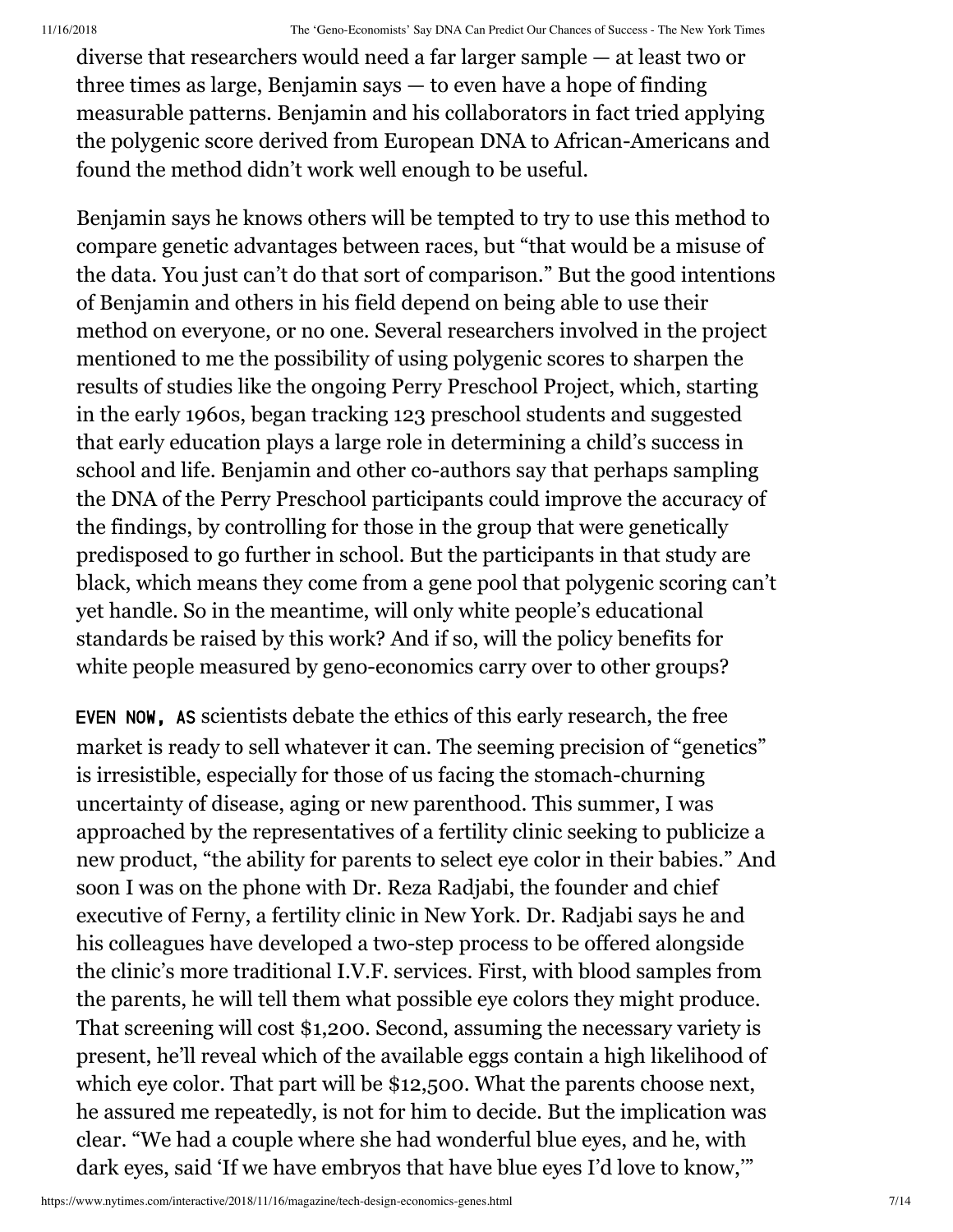Dr. Radjabi recalls. "Most everybody wants blue or green eye color." He says his clinic is currently overwhelmed with demand for the procedure, with more than 200 people signed up for the process.

Dr. Radjabi's offering is part of a broader field known as pre-implantation genetic diagnosis, or P.G.D., that is almost entirely unregulated. And in 2009, The Wall Street Journal reported that Dr. Radjabi's business partner, Dr. Jeffrey Steinberg of the Fertility Institutes in Los Angeles, had promised his I.V.F. customers the chance to make "a preselected choice of gender, eye color, hair color and complexion, along with screening for potentially lethal diseases." Steinberg's site no longer offers the chance to choose your kid's skin color, but gender selection is prominently advertised.

Those products are built on well-understood genetic mechanisms. But if we each begin receiving polygenic scores for social and behavioral traits, what will the moneymaking world do with that? John Hancock, one of the nation's oldest insurers, recently announced it's going to write discounted policies for people who wear devices that track their health and fitness. The 2008 Genetic Information Nondiscrimination Act, or GINA, makes it illegal for insurance companies to discriminate on the basis of your genes, but it might be that group-level predictions, like the ones that polygenic scores make possible, form a loophole in both GINA and the pre-existing condition protections of the Affordable Care Act. Technology simply moves faster than regulations can.

And will the preselection opportunities of I.V.F. make it an irresistible means of creating the best possible child, the only choice of responsible parents? Who am I to deny my kids any conceivable advantage, no matter how statistically insignificant? If DNA can tell me and my wife which of her embryos has the highest polygenic score, we won't care whether the improvement is 10 percent or 5 percent or 1 percent. That kid will have a better chance at success. *Doctor, we've talked it over. We'll take that one.*

Science has to be slow if it's going to merit the name: Do the research, compile the findings, publish it, wait for others to attempt the same thing, wait longer still to learn whether they found what you found. But business is fast. And as it becomes steadily faster, it seizes on incremental, unreplicated scientific findings and builds products, brands, whole industries out of them, before anything approaching a scientific truth can be established, and long before society can hash out its implications.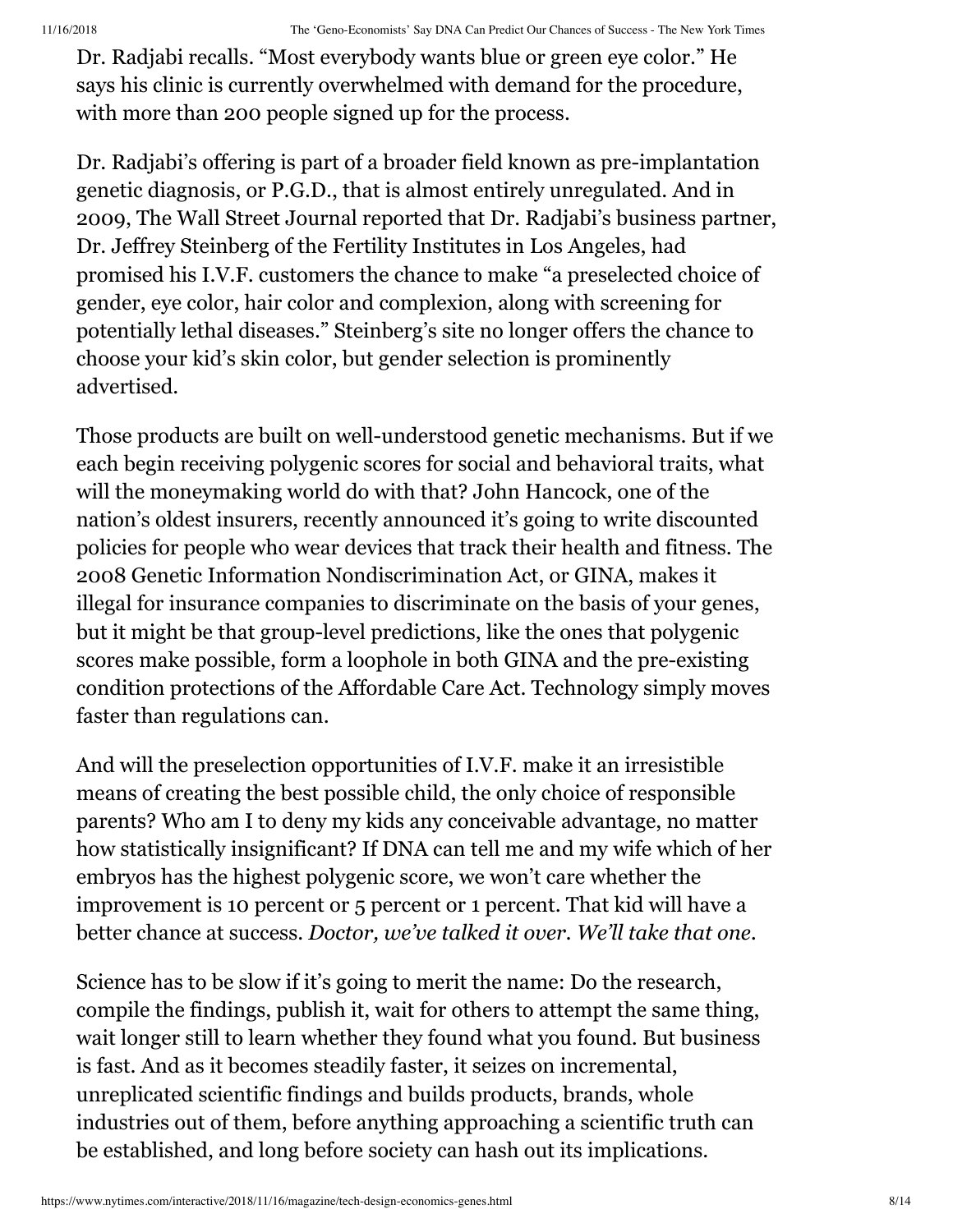The geno-economists seem confident that human genes have a measurable influence on human outcomes. But publicizing whatever predictive power does lie in our genes runs the risk of misleading the rest of us into believing that control of our genes is control of our future. They're adamant that their motives are in forestalling the dystopian implications of the work, in fighting off misinformation and misguided policies. "The world in which we can predict all sorts of things about the future based on saliva samples personality traits, cognitive abilities, life outcomes — is happening in the next five years," Benjamin says. "Now is the time to prepare for that."

Even so, the researchers themselves acknowledge that it's hard to think about oneself clearly when subjected to this new tool. Benjamin, Conley and several others in the study went ahead and got their own polygenic scores measured. It was for fun, mostly, and no one was unhappy with their results. "But at the moment I did it, I regretted doing it," Conley says. "It's a cognitive trap. I immediately realized that at an individual level, it doesn't predict anything, but it's human nature to want to know more about yourself. I don't know …" He pauses for several seconds. "People parse meaningless distinctions."

Benjamin is less conflicted. "I don't regret doing it," he says. "But I'm an economist, so I'm trained to always think more information is better."

Jacob Ward is joining NBC News as a correspondent covering technology's role in society. He is a Berggruen fellow at Stanford University's Center for Advanced Study in the Behavioral Sciences and the former editor in chief of Popular Science.

THE FUTURE OF AGING JUST MIGHT BE IN [MARGARITAVILLE](https://www.nytimes.com/interactive/2018/11/14/magazine/tech-design-longevity-margaritaville.html)

BY KIM TINGLEY NOV. 14, 2018

[PROTEOMICS](https://www.nytimes.com/interactive/2018/11/15/magazine/tech-design-proteomics.html) MIGHT HAVE SAVED MY MOTHER'S LIFE. AND IT MAY YET SAVE MINE.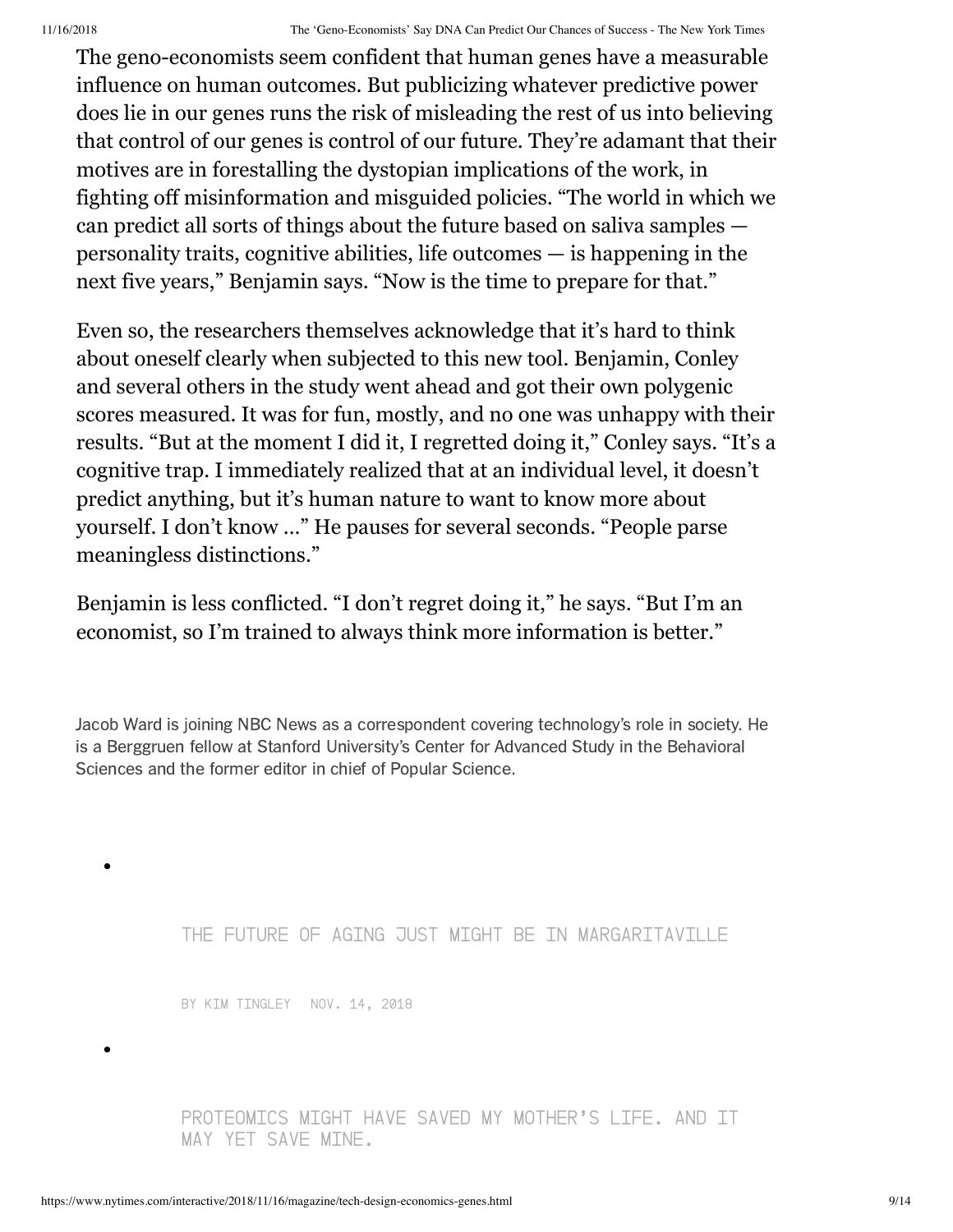

FROM GENE EDITING TO A.I., HOW WILL [TECHNOLOGY](https://www.nytimes.com/interactive/2018/11/16/magazine/tech-design-medicine-phenome.html) TRANSFORM HUMANITY?

NOV. 16, 2018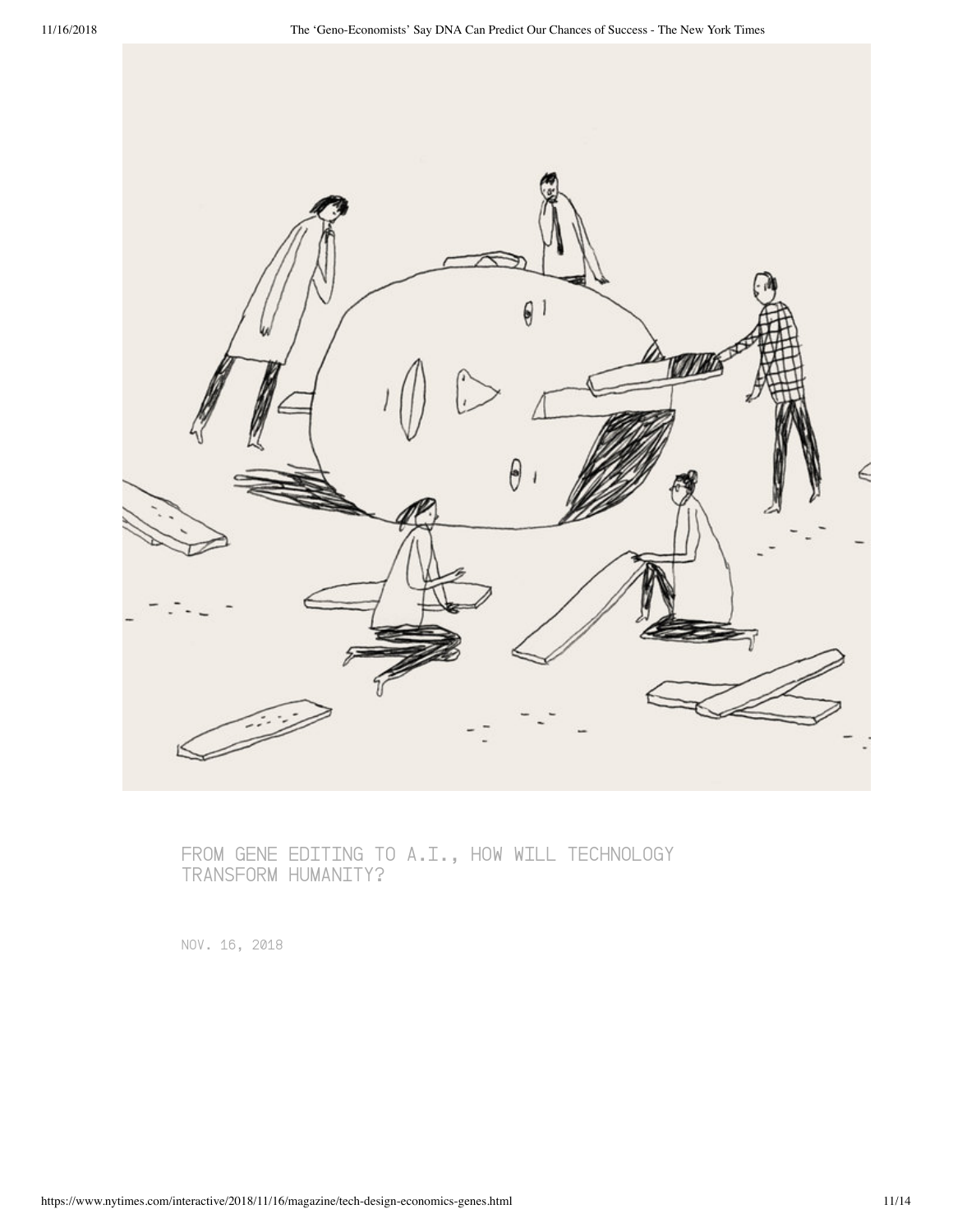11/16/2018 The 'Geno-Economists' Say DNA Can Predict Our Chances of Success - The New York Times



GAMING OUT A CHANCE AT [MOTHERHOOD](https://www.nytimes.com/interactive/2018/11/14/magazine/tech-design-fertility.html) — LATER

BY LIZZY GOODMAN NOV. 14, 2018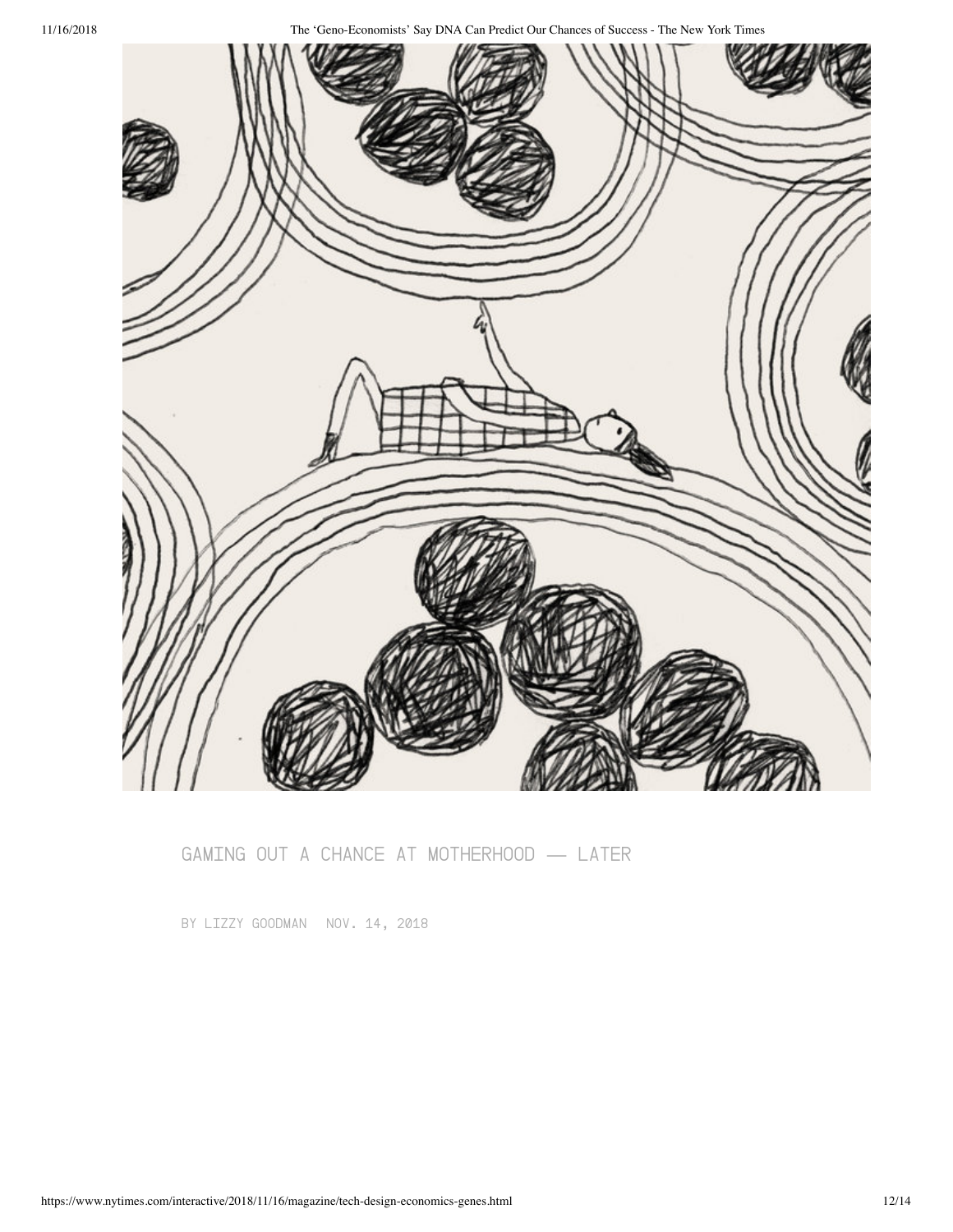11/16/2018 The 'Geno-Economists' Say DNA Can Predict Our Chances of Success - The New York Times



[DATA-DRIVEN](https://www.nytimes.com/interactive/2018/11/15/magazine/tech-design-inequality-health.html) MEDICINE WILL HELP PEOPLE — BUT CAN IT DO SO EQUALLY?

BY ZEYNEP TUFEKCI NOV. 15, 2018